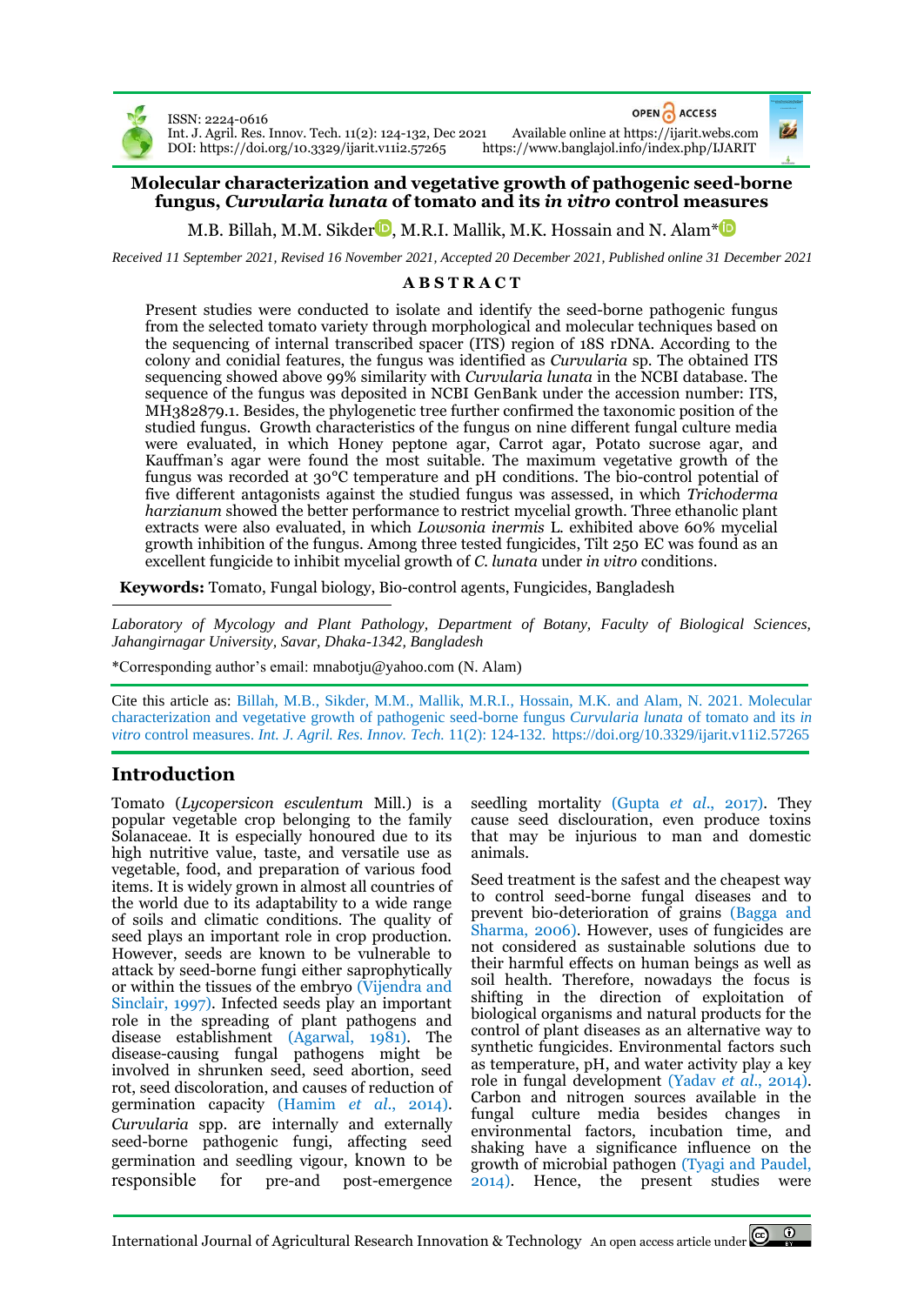undertaken to isolate and identify of seed-borne tomato fungal pathogen using morphological and molecular techniques; to study growth characteristics of the fungus; to evaluate the efficacy of biological agents, plant extracts, and chemical fungicides against the isolated fungus.

# **Methodology**

## *Pathogen isolation and identification*

For isolation of the fungal pathogen from tomato seeds of selected varieties, a direct isolation method was performed. This method consisted of incubation of surface sterilized tomato seeds in a humid chamber following the paper towel method. For the identification of isolated fungus, we used a standard manual-Dematiaceous hyphomycetes by Ellis (1971), and further confirmation was done via molecular techniques.

### *Molecular characterization*

Fungus genomic DNA samples were extracted using Maxwell Cell Kit (Promega, Madison, USA).<br>The primers ITS-4 primer (5'-The primers ITS-4 primer (5'-TCCTCCGCTTATTGATATGC-3ʹ) and ITS-5 (5ʹ-GGAAGTAAAAGTCGTAACAAGG-3ʹ) was used to amplify the target region of the fungus (White *et al*., 1990). The PCR reaction was performed in a 25 µl reaction mixture, consisting of 5 µl DNA (20ng/µl) template, 12.5 µl GoTaq G2 Hot Start Green Master Mix (dNTPs, Buffer, MgCl<sub>2</sub>, Taq Polymerase; Promega 2X, Promega, Madison, USA), 2.5 μl of each primer (10  $\mu$ M), and 2.5 μl water. The PCR reaction was performed with the activation of Taq polymerase at 94°C for 60 Sec, 35 cycles of 94°C for 30 Sec, 55°C for 30 Sec, 72°C for 5 minutes, and termination at 72°C for 10 minutes (Sikder *et al*., 2019).

The Maxwell® 16 DNA Purification Kit was used to purify the PCR products (Promega, USA). The purified PCR product of approximately 650 bp was sequenced in First BASE Laboratories Sdn Bhd (Malaysia). Sequencing data was blastn searched and compared with similar DNA sequences after retrieving from NCBI Genbank. The phylogenetic analysis was conducted by the multiple sequence alignment tools using MEGA 6 software (Tamura *et al*., 2013).

#### *Effect of fungal culture media, temperature, and pH on the mycelial growth of Curvularia lunata*

Nine different culture media i.e. Potato Dextrose Agar (PDA), Yeast Extract Agar (YEA), Honey Peptone Agar (HPA), Hansen's Agar (HA), Sobouraud's Glucose Agar (SGA), Kauffman's Agar (KA), Potato Sucrose Agar (PSA), Richard's Agar (RA) and Carrot Agar (CA) media were evaluated on the mycelial growth of the fungus (Sultana *et al.*, 2020). To find out an optimum temperature for the mycelia growth of the fungus, inoculated plates were incubated at 10℃, 15℃, 20℃, 25℃ and 30℃ for 7 days (Ahmmed *et al.*, 2020). The fungal culture media were adjusted to  $pH$  5, 6, 7, and 8 with the addition of 1N NaOH or HCl before autoclave, and inoculated petri-plates were incubated at 25℃ for 7 days (Sikder *et al.*, 2020).

### *Efficacy of bio-control agents, plant extracts, and fungicides against Curvularia lunata*

The two rhizobacterial isolates *Bacillus subtilis*  and *Pseudomonas fluorescens* and three fungal biocontrol agents- *Trichoderma harzianum*, *Trichoderma reesei* isolate 1 and *Trichoderma reesei* isolate 2 were assessed against the isolated fungal pathogen using duel culture technique (Bhadra *et al*., 2016).

The ethanolic plant extracts were prepared from leaves of *Tagetes erecta* L., *Azardirachta indica*  L.*,* and *Lowsonia innermis* L. and each plant extract of different concentrations (10%, 20% and 30%) were mixed with PDA as different treatment combinations (Rahman *et al*., 2015). Inoculated petri-plates were kept in an incubation chamber at 25±2°C. Radial growth of fungal mycelium was measured at 7 days postincubation (dpi).

The effect of fungicides, namely Jazz 80 WP (Active ingredient: Ethylene bisdithiocarbamate), Amister Top 325 SC (active ingredients: Azoxystrobin + Difenoconazole), and Tilt 250 EC (active ingredients: Propiconazole) were assessed against *C. lunata*. A requisite quantity of fungicides was added to the medium to get concentration of 250 ppm, 500 ppm, and 750 ppm; inoculated plates were incubated at 25±2°C (Shamoli *et al*., 2016). The fungal colony diameter was recorded at 7 dpi.

Percentage inhibition of the fungus was calculated by using the following formula:  $I =$  $((C-T)/C) \times 100$ . Here, I = percentage of mycelium growth inhibition;  $C =$  growth of mycelium in control;  $T =$  growth of mycelium in treatment.

### *Statistical analysis*

Data generated in the experiment was checked for normality and homogeneity of variance; and analyzed using the SPSS program (SPSS Inc., Chicago, IL, USA). All parameters for inter-group differences were analyzed by Oneway ANOVA followed by post-hoc test.

# **Results and Discussion**

### *Morphological and molecular identification of the fungus*

Fungal colonies were fast-growing, brown to blackish brown with dark reverse. Conidiophores were erect, septate, unbranched, flexuose in the apical part, with flat, dark brown scars (Figure 1).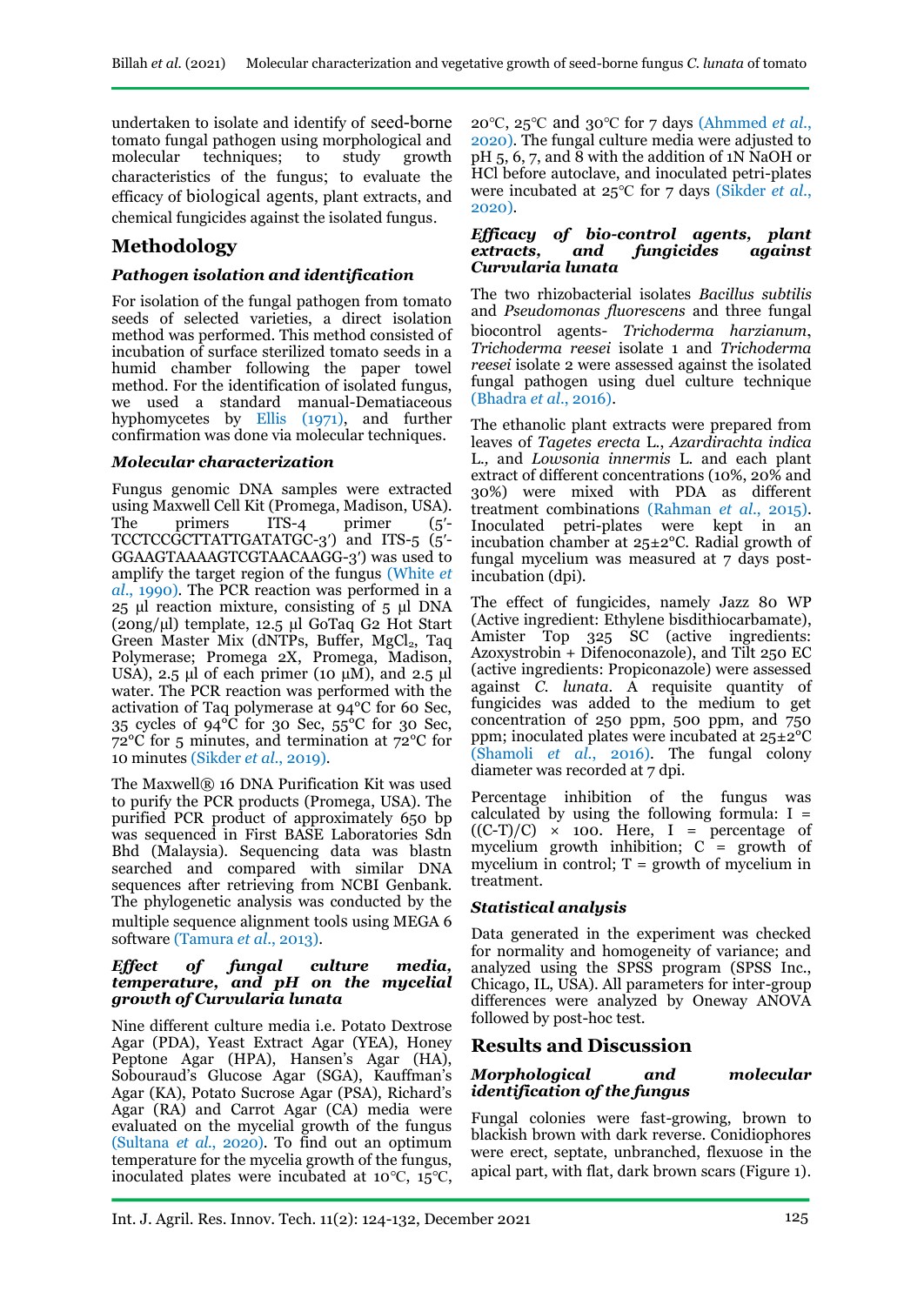Conidia were septate, smooth-walled, olivaceous brown, end cells somewhat paler, obovoidal to broadly clavate shaped, curved at the subterminal cell (Figure 1). Based on morphological features, the studied organism was identified as *Curvularia* sp.



Figure 1. Incubation of tomato seeds in the paper towel (A), fungal colony on PDA medium (B), and microscopic view (400 X) of *C. lunata* (C).



Figure 2. A neighbor-joining phylogenetic tree of the studied fungus along with other species of *Curvularia* with bootstrap value. Our fungus has been marked as this study.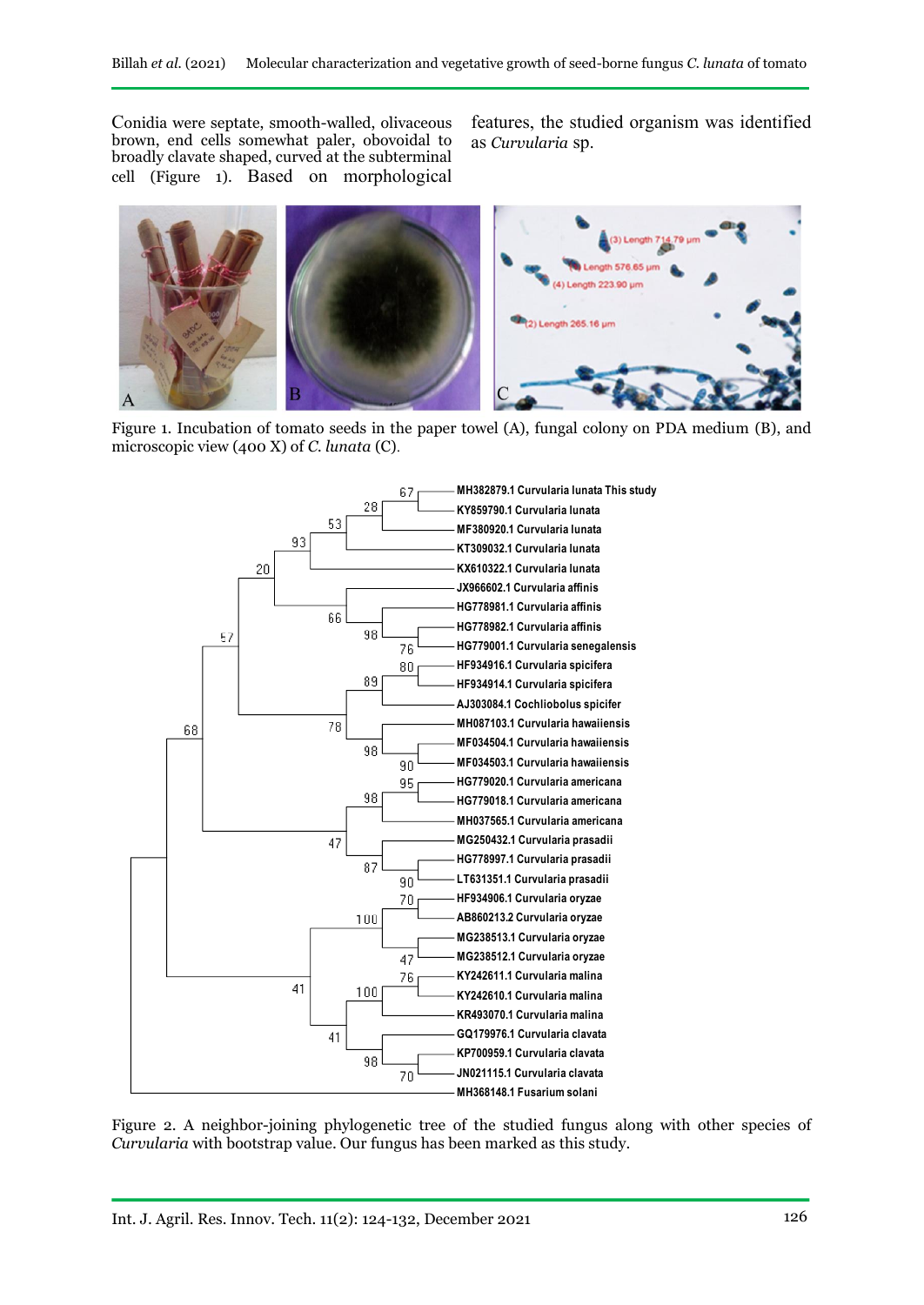To identify the fungus at species rank, sequencing of the ITS region was performed. In blast search, our fungus (MH382879.1: *Curvularia lunata*) showed above 99% sequence similarity with previously identified fungus- [KX610322.1:](https://www.ncbi.nlm.nih.gov/nucleotide/1079877918?report=genbank&log$=nucltop&blast_rank=3&RID=88JVH1SD014) *C. lunata,* MF380920.1: *C. lunata*, [KT309032.1:](https://www.ncbi.nlm.nih.gov/nucleotide/960515982?report=genbank&log$=nucltop&blast_rank=4&RID=88JVH1SD014) *C. lunata*, and [KY859790.1:](https://www.ncbi.nlm.nih.gov/nucleotide/922659689?report=genbank&log$=nucltop&blast_rank=8&RID=88JVH1SD014) *C. lunata*. The phylogenetic analysis was conducted via the multiple sequence alignment tools using MEGA 6 software (Figure 2). Phylogenetic tree confirmed the studied organism as a *C. lunata*, which formed a separate cluster with other *C. lunata*.

### *Effect of culture media on the mycelial growth of C. lunata*

To find out the most suitable solid culture media for the growth and development of the fungus, the pathogen was grown on nine different solid media (Figure 3). Most of the culture media contains dextrose as a carbon source and peptone as a nitrogen source for mycelial growth and

development. Our results revealed that Carrot agar, Kauffman's Agar, Honey peptone agar, and Potato sucrose agar were supported the maximum mycelial growth of *C. lunata* while yeast extract agar and potato dextrose agar media were less suitable to the fungus. Shabana *et al*. (2015) found the maximum colony diameter and growth rate of *Curvularia prasadii* on malt extract agar, followed by carrot agar and potato dextrose agar. Kumar *et al*. (2018) reported significantly higher mycelial growth of *C. lunata* on Sabouraud´s agar compared to PDA while other studies reported that *C. lunata* showed best vegetative growth on the PDA medium (Bhatt and Kumar, 2018). Similarly, Potato dextrose agar, Sabouraud's agar, and Host extract agar were best for the vegetative growth and sporulation of *C. lunata* (Sumangala and Patil, 2010). Our results suggest that HPA, KA, PSA, and CA are the most suitable fungal culture media of *C. lunata*.



Figure 3**.** Effect of different fungal culture media on the mycelial growth of *C. lunata* at 7 dpi. PDA: Potato dextrose agar; YEA: Yeast Extract Agar; HPA: Honey Peptone Agar; MA: Malt Agar; HA: Hansen's Medium; SGA: Sabouraud's Glucose Agar; KA: Kauffman's Agar; PSA: Potato Sucrose Agar; RA: Richard's Agar; CA: Carrot Agar. The value represents as mean  $\pm$  standard error (SE) of three replications. Means followed by a common letter  $(s)$  do not differ significantly at the 5% level by DMRT.

### *Effect of temperature on the mycelial growth of C. lunata*

Among the environmental factors, temperature plays a vital role in the growth, development, and reproduction of fungi. Each fungus has its optimum temperature requirement. We aimed to know the effect of different incubation temperatures on the growth of *C. lunata* on PDA media (Figure 4). The highest mycelial growth of the fungus was recorded at 30<sup>o</sup>C temperature, which was statistically different compare to other temperature conditions. With the decreasing temperature, the mycelial growth of *C. lunata*

was also decreased and the lowest vegetative growth was recorded at 10⁰C. Present findings are in agreement with the previous results. The most preferable temperature ranges was between 25 and 30⁰C for vegetative growth of *C. lunata*, *Curvularia clavata, Curvularia pallescens*, *Curvularia trifolii* and *Curvularia aeria* (Almaguer *et al*., 2013; Sumangala and Patil, 2010; Bhatt and Kumar, 2018; Lal *et al*., 2014). Likewise, Shabana *et al*. (2015) also reported the best mycelial growth of CPO 1 and CPO 3 isolates of *Curvularia prasadii* was obtained at an incubation temperature of 30<sup>o</sup>C.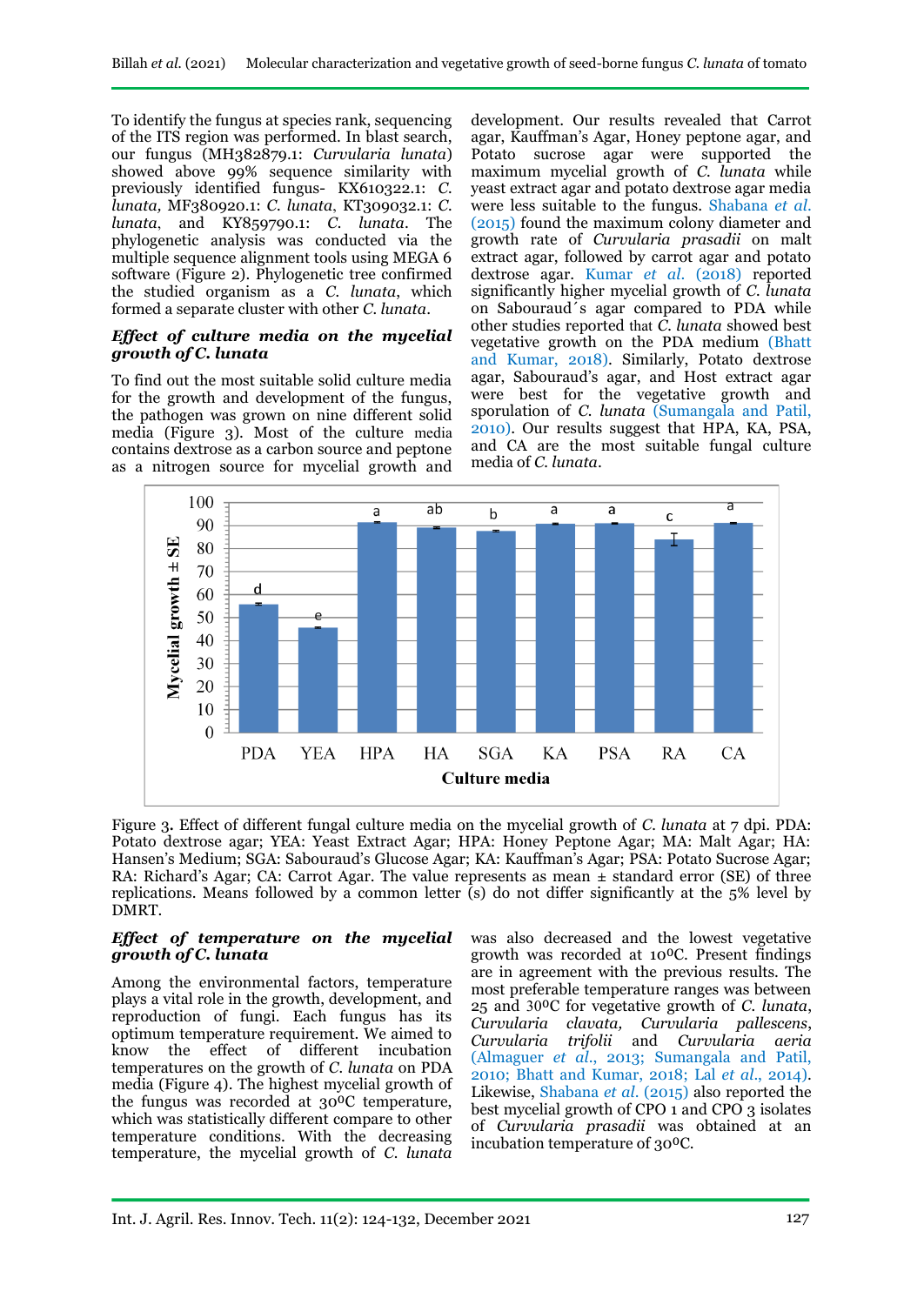

Figure 4. Effect of different temperatures on the mycelial growth *C. lunata* at 7 dpi. The value represents as mean  $\pm$  standard error (SE) of three replications. Means followed by a common letter (s) do not differ significantly at the 5% level by DMRT.

#### *Effect of pH on the mycelial growth of C. lunata*

Different fungal pathogens require a particular pH for their growth and development. The growth rate of the different pathogens changed with the pH conditions of the fungal culture media. In the present study, an effort was made to investigate an optimum hydrogen ion concentration requirement for the *C. lunata*. Our results revealed that the maximum mycelial growth was obtained at  $pH$  6, followed by  $pH$  7 at 7 dpi (Figure 5). It was observed that *C. lunata* preferred more acid than alkali conditions.<br>Presents study are supported by other supported researchers who reported the maximum growth of *C. lunata* (Sumangala and Patil, 2010) and *Curvularia pallescens* (Sonia *et al*., 1998) at pH 6. In another study showed that the pH levels between 6 and 8 induced the highest mycelial growth of *Curvularia pradasii* (Shabana *et al*., 2015).



Figure 5. Effect of pH on the mycelium growth of *C. lunata* at 25±2℃ temperature at 7 dpi. The value represents as mean  $\pm$  standard error (SE) of three replications. Means followed by a common letter (s) do not differ significantly at the 5% level by DMRT.

### *Efficacy of plant extract on the mycelial growth inhibition of C. lunata*

Results on the effect of plant extract on mycelial growth inhibition of *C. lunata* have been presented in Figure 6. The maximum mycelial growth inhibition was obtained due to the higher dose of *Lowsonia inermis*, followed by *Tagetes errecta* and *Azardirachta indica* at 7 dpi. Present

findings are in conformity with the results of Barupal *et al.* (2019) who found that *L. inermis* inhibited the mycelial growth of 65% of *C. lunata* and chemical analysis revealed abundant quantities of volatile oils, flavonoids, steroids, and tannins contents in plant leaves. Similar mycelial inhibition of *C. lunata* was also observed by Mohana *et al.* (2011).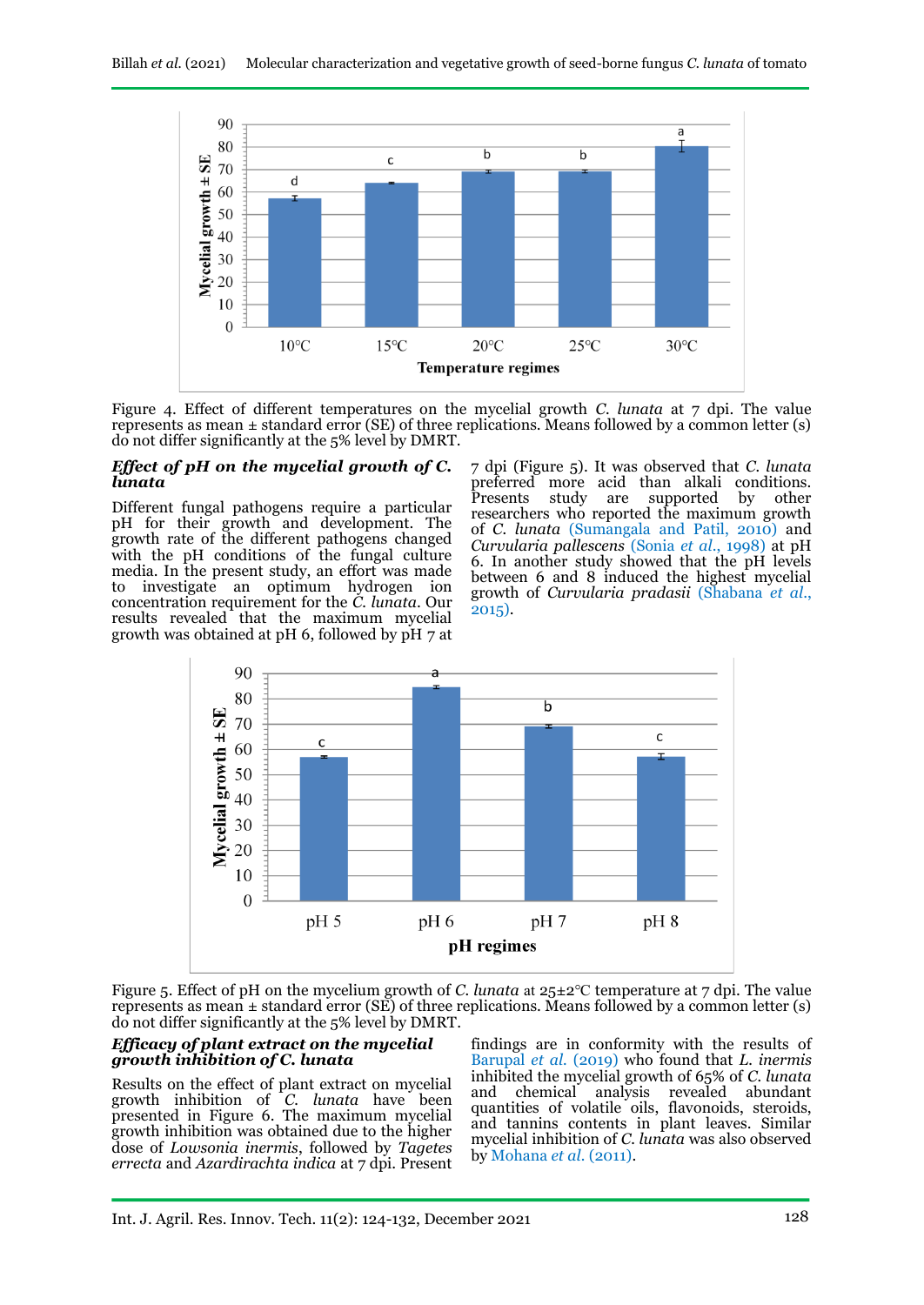

Figure 6. Effect of different ethanolic plant extracts on mycelial growth inhibition of *C. lunata* at 7 dpi. Here, T1: *T. erecta* (10%), T2: *T. erecta* (20%), T3: *T. erecta* (30%), T4: *A. indica* (10%), T5: *A. indica* (20%), T6: *A. indica* (30%), T7: *L. inermis* (10%), T7: *L. inermis* (20%), T7: *L. inermis* (30%).

#### *Efficacy of bio-control agents on the mycelial growth inhibition of C. lunata*

In our study, *C. lunata* was shown sensitivity to the antagonistic bio-control agents (Figure 7 and 8)**.** The maximum inhibition of mycelium growth of *C. lunata* was exhibited by *Bacillus subtilis* whereas *Pseudomonas fluorescens* was ineffective against the fungus. Importantly, *Trichoderma* sp. showed good results against *C. lunata*, in which 63.18%, 69.57%, and 54.89% mycelial inhibition was recorded due to *Trichoderma reesei* isolate 1, *Trichoderma reesei* isolate 2 and *Trichoderma harzianum*, respectively (Figure 8). Our results are supported

by a study, in which sorghum rhizosphere originated *Bacillus* sp. showed higher antagonistic activity against *C. lunata*. Besides, scanning electron microscopic observations revealed hyphal lysis and degradation of the fungal cell walls (Basha and Ulaganathan, 2002). Tapwal *et al*. (2011) cited that *T. viride* showed the utmost mycelial inhibition of fungal pathogens including *C. lunata*. Anwar *et al*., (2008) reported that *Trichoderma* spp. inhibit pathogenic invasion through phenomena of mycoparasitism, antibiosis and competition and lysis of pathogenic hyphae.



Figure 7. Effect of different antagonists on the mycelium growth inhibition of C*. lunata* at 25±2℃ temperature.

#### *Efficacy of fungicides on the mycelial growth inhibition of C. lunata*

The different concentrations of three commercial fungicides (Jazz 80 WP, Amister Top 325 SC, and Tilt 250 EC) were evaluated on the mycelium growth inhibition of *C. lunata* under *in vitro* conditions. Among the three concentrations (250 ppm, 500 ppm, and 750 ppm) of fungicides, Tilt 250 EC showed the maximum inhibition of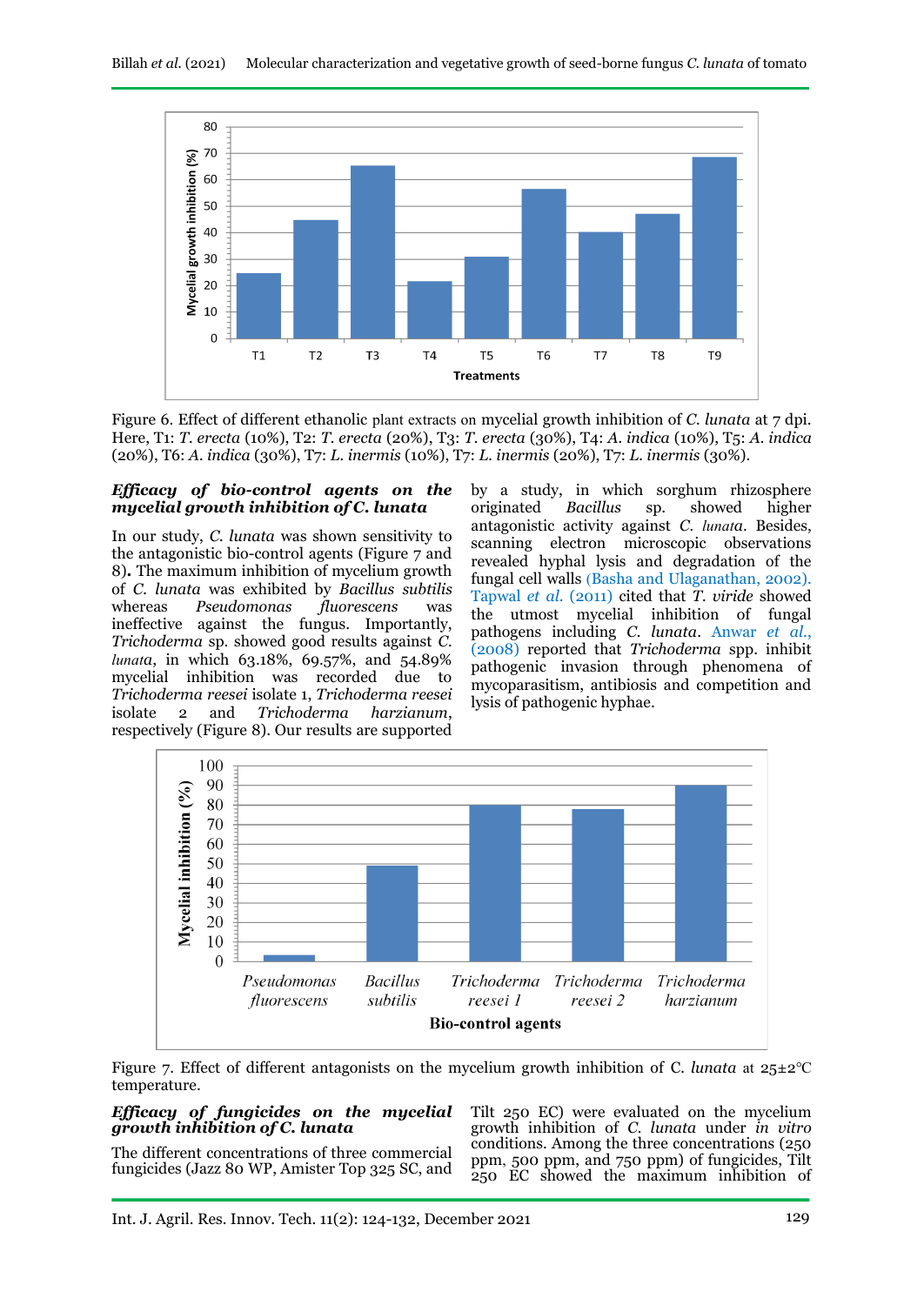mycelium growth resulting in 100% inhibition due to all three concentrations at 7 dpi (Figure 8 and 9). Besides, Amister Top 325 SC also showed better performance compared to Jazz 80 WP against *C. lunata* with the inhibition 48.54%, 57.50%, and 64.41% due to 250 ppm, 500 ppm, and 750 ppm, respectively (Figure 8 and 9). Our results are agreement with the previous findings of Mamun *et al.* (2016) who also reported that Tilt 250 EC (Propiconazole) completely inhibited

the radial growth of *C. lunata* at all concentrations (100, 200, 300, 400 and 500 ppm). Likewise, Chowdhury *et al*. (2015) evaluated Tall 25 EC (Propiconazole) fungicides at 100, 200, 300, 400 and 500 ppm against several pathogenic fungi *viz. Alternaria alternata*, *Curvularia lunata*, *Drechslera oryzae,*  and *Pestalotiopsis guepinii* and found very promising against tested fungi at all the concentrations.



Figure 8. Photograph showing the effect of bio-control agents and fungicides on mycelial growth inhibition of *C. lunata* at 25±2℃ temperature. Here, A: *Trichoderma reesei* isolate 1 (T.r 1) vs *C. lunata* (C.l); B: *Trichoderma reesei* isolate 2 (T. r 2) vs *C. lunata* (C.l); C: *Trichoderma harzianum* (T. h) vs *C. lunata* (C.l); D: Jazz 80 WP (250 ppm); E: Jazz 80 WP (500 ppm), F: Jazz 80 WP (750 ppm), G: Amister Top 325 SC (250 ppm), H: Amister Top 325 SC (500 ppm), I: Amister Top 325 SC (750 ppm), J: Tilt 250 EC (250 ppm), K: Tilt 250 EC (500 ppm), L: Tilt 250 EC (750 ppm).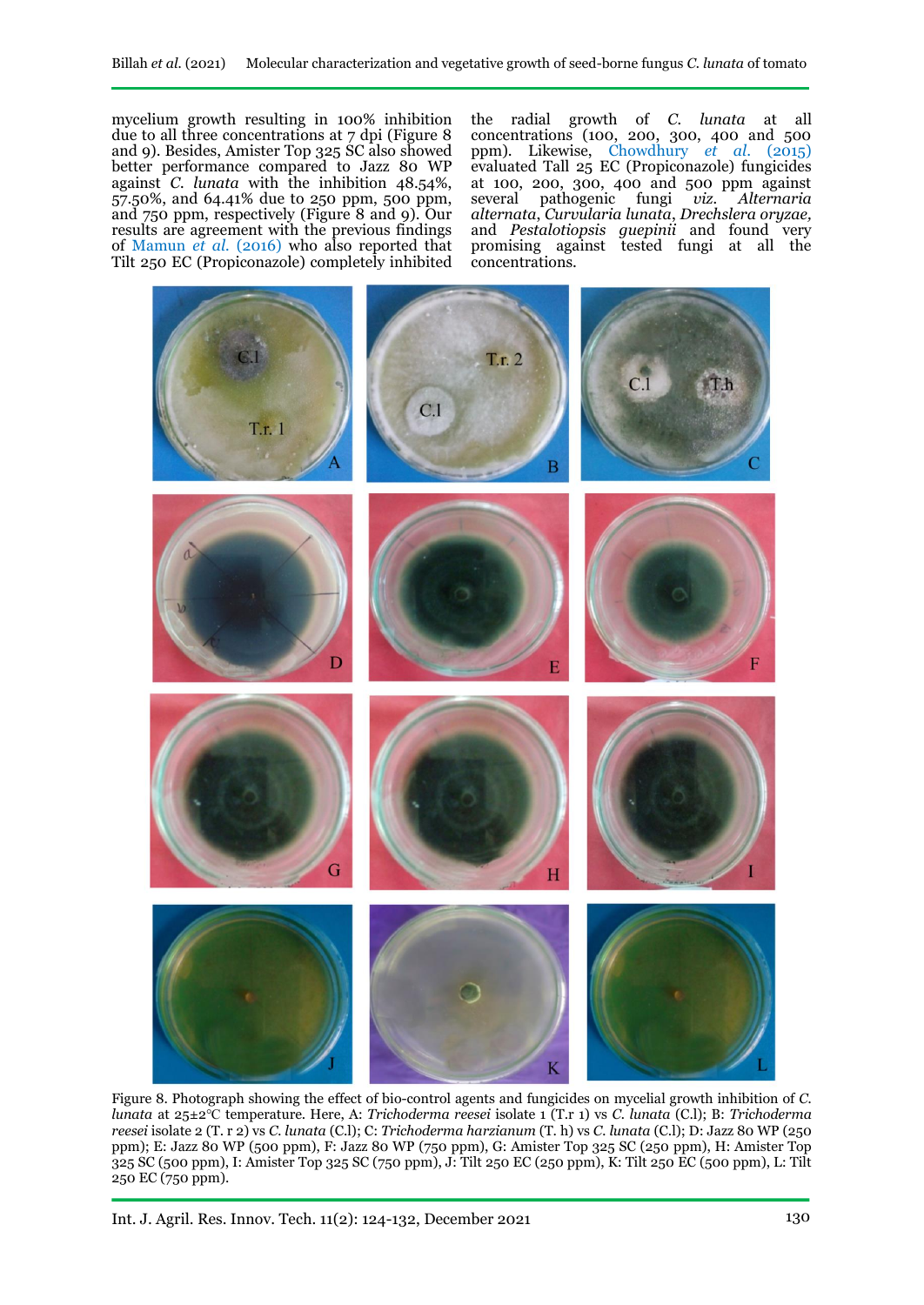

Figure 9. Effect of fungicides on mycelial growth inhibition (%) of *C. lunata* at 25±2℃ temperature. Here, T1: Jazz 80 WP (250 ppm), T2: Jazz 80 WP (500 ppm), T3: Jazz 80 WP (750 ppm), T4: Amister Top 325 SC (250 ppm), T5: Amister Top 325 SC (500 ppm), T6: Amister Top 325 SC (750 ppm), T7: Tilt 250 EC (250 ppm), T8: Tilt 250 EC (500 ppm), T9: Tilt 250 EC (750 ppm).

Hossen *et al.* (2017) reported that Tilt 250 EC was known to reduce the incidence of fungal<br>pathogens namely-<br>Aspergillus spp., Aspergillus spp., *Colletortichum capsici*, *Curvularia lunata*, and *Fusarium* spp., on chilli seeds. Besides, Tekade *et al.* (2017) cited that among all the systemic and non-systemic, and combination products, complete inhibition of *C. lunata* causing blight of coleus was achieved in propiconazole, carbendazim + mancozeb, tricyclozole mancozeb, and zineb + hexaconazole.

# **References**

- Agarwal, V.K. 1981. Seed-borne fungi and viruses of some important crops. Research Bulletin, Govind Ballabh Pant Univ. Agric. Tech. 108: 147.
- Ahmmed, S.M., Sikder, M.M., Sultana, A., Sultana, S. and Alam, N. 2020. First report on leaf spot disease of *Aloe vera* caused by *Alternaria alternata* (Fr.) Keissler in Bangladesh. *Int. J. Bot. Stud.* 5(5): 164-169.
- Almaguer, M., Rojas, T.I., Dobal, V., Batista, A. and Aira, M.J. 2013. Effect of temperature on growth and germination of conidia in *Curvularia* and *Bipolaris* species isolated from the air. *Aerobiologia*. 29: 13-20. <https://doi.org/10.1007/s10453-012-9257-z>
- Anwar, A., Bhat, G.N. and Bhat, K.A. 2008. Mycoparasitic behaviour of certain bioagents against sheath blight pathogen (*Rhizoctonia solani*) of rice. *J. Mycol. Plant Path.* 38(1): 135–137.
- Bagga, P.S. and Sharma, V.K. 2006. Evaluation of fungicides as seedling treatment for controlling bakanae/foot rot (*Fusarium moniliforme*) disease in Basmati rice. *Indian Phytopathol.* 59: 305–308.

Barupal, T., Meena, M. and Sharma, K. 2019. Inhibitory effects of leaf extract of *Lowsonia*  on *Curvularia lunata* and<br>ization of novel inhibitory characterization of novel inhibitory compounds by GC-MS analysis. *Biotechnol. Rep.* 23: e00335.

<https://doi.org/10.1016/j.btre.2019.e00335>

- Basha, S. and Ulaganathan, K. 2002. Antagonism of *Bacillus* species (strain BC121) towards *Curvularia lunata*. *Curr. Sci.* 82(12): 1457- 1463.
- Bhadra, M., Khair, A., Hossain, M.A., Shamoli, F.A. and Sikder, M.M. 2016. Biological control of wilt of eggplant caused by *Fusarium solani* f.sp. *melongenae*. *Int. J. Exp. Agric.* 6(2): 20-25.
- Bhatt, D. and Kumar, P. 2018. Effect of media, temperature, and light wavelength on the growth of *Curvularia lunata* causing *Curvularia* leaf spot of maize. *Int. J. Curr. Microbiol. Appl. Sci.* 7(9): 2227-2230. <https://doi.org/10.20546/ijcmas.2018.709.275>
- Chowdhury, P.M., Bashar, M.A. and Shamim, S. 2015. *In vitro* evaluation of fungicides and plant extracts against pathogenic fungi of two rice varieties. *Bangladesh J. Bot.* 24(2): 251-259.

<https://doi.org/10.3329/bjb.v44i2.38514>

- Ellis, M.B. 1971. Dematiaceous Hyphomycetes (1 st ed.). Commonwealth Mycological Institute, Kew, Surrey, UK. p. 608.
- Gupta, S., Dubey, A. and Singh, T. 2017. *Curvularia lunata* as, a dominant seedborne pathogen in *Dalbergia sissoo* Roxb: Its location in seed and its phytopathological effects. *African J. Plant Sci.* 11(6): 203-208. <https://doi.org/10.5897/AJPS2017.1529>